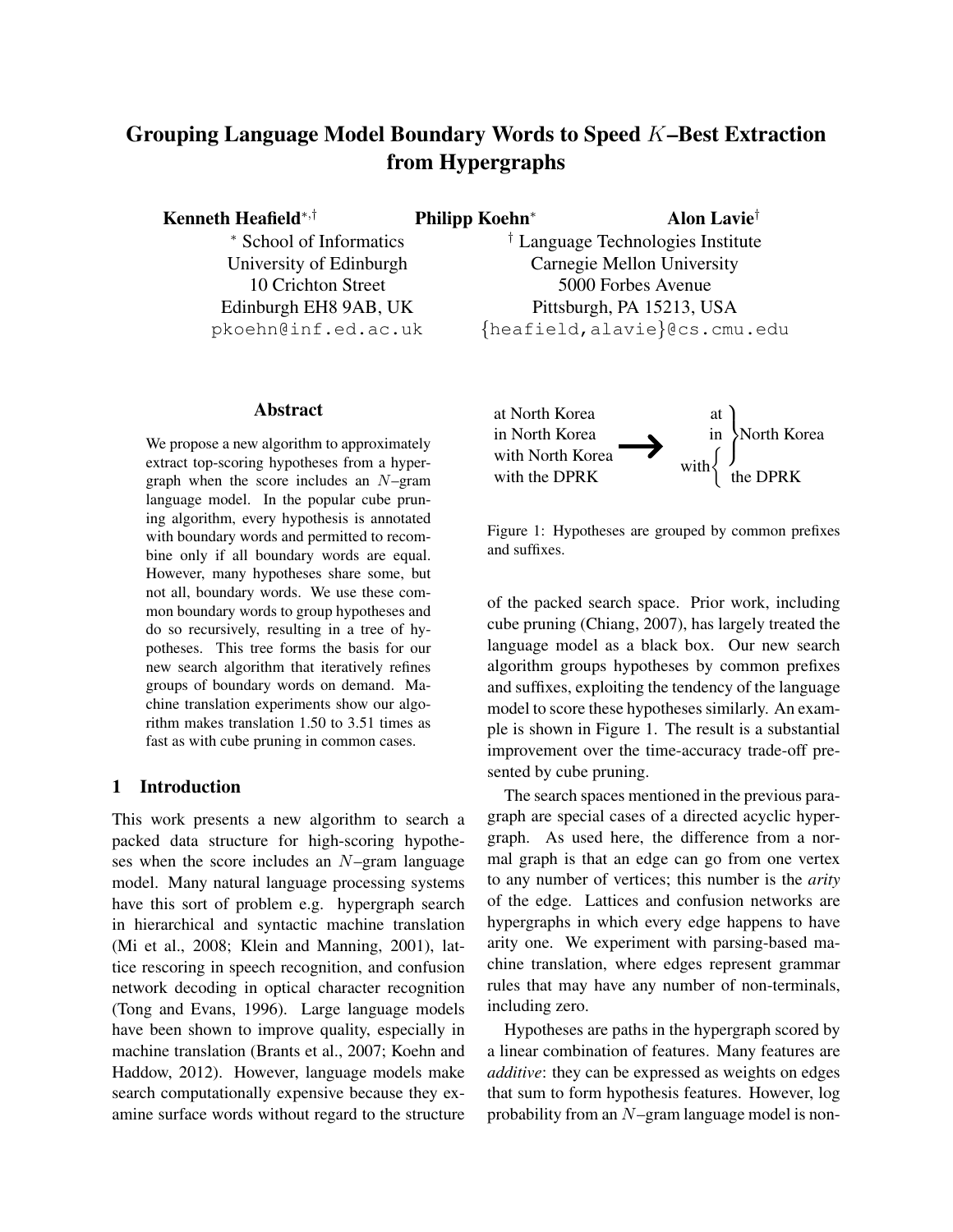additive because it examines surface strings across edge and vertex boundaries. Non-additivity makes search difficult because locally optimal hypotheses may not be globally optimal.

In order to properly compute the language model score, each hypothesis is annotated with its boundary words, collectively referred to as its *state* (Li and Khudanpur, 2008). Hypotheses with equal state may be recombined, so a straightforward dynamic programming approach (Bar-Hillel et al., 1964) simply treats state as an additional dimension in the dynamic programming table. However, this approach quickly becomes intractable for large language models where the number of states is too large.

Beam search (Chiang, 2005; Lowerre, 1976) approximates the straightforward algorithm by remembering a *beam* of up to  $k$  hypotheses<sup>1</sup> in each vertex. It visits each vertex in bottom-up order, each time calling a *beam filling algorithm* to select k hypotheses. The parameter  $k$  is a time-accuracy trade-off: larger k increases both CPU time and accuracy.

We contribute a new beam filling algorithm that improves the time-accuracy trade-off over the popular cube pruning algorithm (Chiang, 2007) discussed in §2.3. The algorithm is based on the observation that competing hypotheses come from the same imput, so their language model states are often similar. Grouping hypotheses by these similar words enables our algorithm to reason over multiple hypotheses at once. The algorithm is fully described in §3.

# 2 Related Work

#### 2.1 Alternatives to Bottom-Up Search

Beam search visits each vertex in the hypergraph in bottom-up (topological) order. The hypergraph can also be searched in left-to-right order (Watanabe et al., 2006; Huang and Mi, 2010). Alternatively, hypotheses can be generated on demand with cube growing (Huang and Chiang, 2007), though we note that it showed little improvement in Moses (Xu and Koehn, 2012). All of these options are compatible with our algorithm. However, we only experiment with bottom-up beam search.

#### 2.2 Exhaustive Beam Filling

Originally, beam search was used with an exhaustive beam filling algorithm (Chiang, 2005). It generates every possible hypothesis (subject to the beams in previous vertices), selects the top  $k$  by score, and discards the remaining hypotheses. This is expensive: just one edge of arity a encodes  $O(1 + a^k)$ hypotheses and each edge is evaluated exhaustively. In the worst case, our algorithm is exhaustive and generates the same number of hypotheses as beam search; in practice, we are concerned with the average case.

#### 2.3 Baseline: Cube Pruning

Cube pruning (Chiang, 2007) is a fast approximate beam filling algorithm and our baseline. It chooses  $k$  hypotheses by popping them off the top of a priority queue. Initially, the queue is populated with hypotheses made from the best (highest-scoring) parts. These parts are an edge and a hypothesis from each vertex referenced by the edge. When a hypothesis is popped, several next-best alternatives are pushed. These alternatives substitute the next-best edge or a next-best hypothesis from one of the vertices.

Our work follows a similar pattern of popping one queue entry then pushing multiple entries. However, our queue entries are a group of hypotheses while cube pruning's entries are a single hypothesis.

Hypotheses are usually fully scored before being placed in the priority queue. An alternative prioritizes hypotheses by their *additive score*. The additive score is the edge's score plus the score of each component hypothesis, ignoring the non-additive aspect of the language model. When the additive score is used, the language model is only called  $k$  times, once for each hypothesis popped from the queue.

Cube pruning can produce duplicate queue entries. Gesmundo and Henderson (2010) modified the algorithm prevent duplicates instead of using a hash table. We include their work in the experiments.

Hopkins and Langmead (2009) characterized cube pruning as A\* search (Hart et al., 1968) with an inadmissible heuristic. Their analysis showed deep and unbalanced search trees. Our work can be interpreted as a partial rebalancing of these search trees.

<sup>&</sup>lt;sup>1</sup>We use K to denote the number of fully-formed hypotheses requested by the user and  $k$  to denote beam size.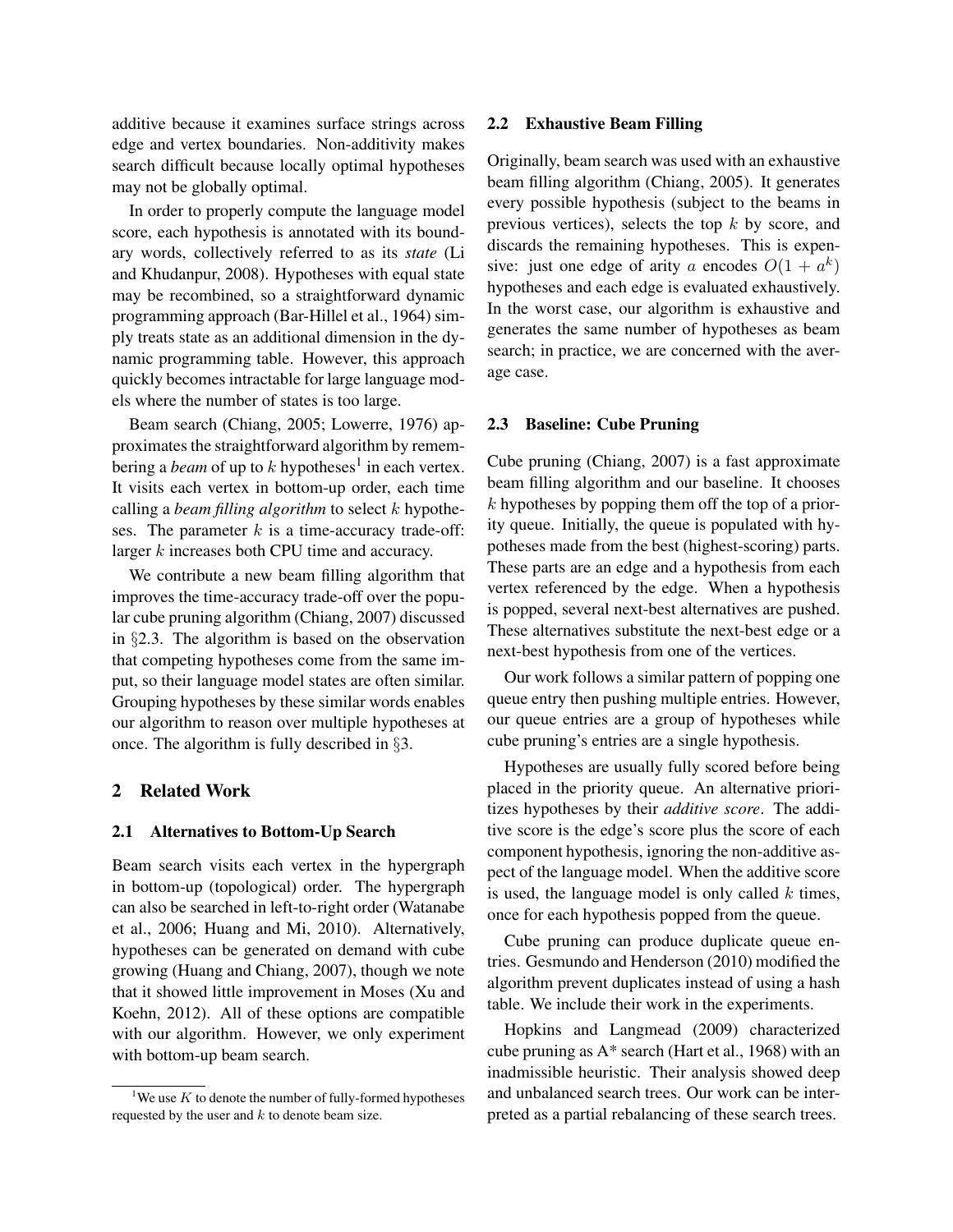# 2.4 Exact Algorithms

A number of exact search algorithms have been developed. We are not aware of an exact algorithm that tractably scales to the size of hypergraphs and language models used in many modern machine translation systems (Callison-Burch et al., 2012).

The hypergraph and language model can be compiled into an integer linear program. The best hypothesis can then be recovered by taking the dual and solving by Lagrangian relaxation (Rush and Collins, 2011). However, that work only dealt with language models up to order three.

Iglesias et al. (2011) represent the search space as a recursive transition network and the language model as a weighted finite state transducer. Using standard finite state algorithms, they intersect the two automatons then exactly search for the highestscoring paths. However, the intersected automaton is too large. The authors suggested removing low probability entries from the language model, but this form of pruning negatively impacts translation quality (Moore and Quirk, 2009; Chelba et al., 2010). Their work bears some similarity to our algorithm in that partially overlapping state will be collapsed and efficiently handled together. However, the key advatage to our approach is that groups have a score that can be used for pruning *before* the group is expanded, enabling pruning without first constructing the intersected automaton.

#### 2.5 Coarse-to-Fine

Coarse-to-fine (Petrov et al., 2008) performs multiple pruning passes, each time with more detail. Search is a subroutine of coarse-to-fine and our work is inside search, so the two are compatible. There are several forms of coarse-to-fine search; the closest to our work increases the language model order each iteration. However, by operating inside search, our algorithm is able to handle hypotheses at different levels of refinement and use scores to choose where to further refine hypotheses. Coarse-to-fine decoding cannot do this because it determines the level of refinement before calling search.

# 3 Our New Beam Filling Algorithm

In our algorithm, the primary idea is to group hypotheses with similar language model state. The following sections formalize what these groups are (partial state), that the groups have a recursive structure (state tree), how groups are split (bread crumbs), using groups with hypergraph edges (partial edge), prioritizing search (scoring) and best-first search (priority queue).

### 3.1 Partial State

An  $N$ –gram language model (with order  $N$ ) computes the probability of a word given the  $N - 1$  preceding words. The left state of a hypothesis is the first  $N - 1$  words, which have insufficient context to be scored. Right state is the last  $N - 1$  words; these might become context for another hypothesis. Collectively, they are known as *state*. State minimization (Li and Khudanpur, 2008) may reduce the size of state due to backoff in the language model.

For example, the hypothesis "the few nations that have diplomatic relations with North Korea" might have left state "the few" and right state "Korea" after state minimization determined that "North" could be elided. Collectively, the state is denoted (the few  $\exists \diamond \vdash$  Korea). The diamond  $\diamond$  is a stand-in for elided words. Terminators  $\dashv$  and  $\vdash$  indicate when left and right state are exhausted, respectively<sup>2</sup>.

Our algorithm is based on *partial state*. Partial state is simply state with more inner words elided. For example, (the  $\diamond$  Korea) is a partial state for (the few  $\exists \diamond \vdash$  Korea). Terminators  $\exists$  and  $\vdash$  can be elided just like words. Empty state is denoted using the customary symbol for empty string,  $\epsilon$ . For example,  $(\epsilon \diamond \epsilon)$  is the empty partial state. The terminators serve to distinguish a completed state (which may be short due to state minimization) from an incomplete partial state.

# 3.2 State Tree

States (the few  $\neg \Diamond \vdash$  Korea) and (the  $\neg \Diamond \vdash$  Korea) have words in common, so the partial state (the  $\Diamond$  Korea) can be used to reason over both of them. Generalizing this notion to the set of hypotheses in a beam, we build a *state tree*. The root of the tree is the empty partial state ( $\epsilon \diamond \epsilon$ ) that reasons

<sup>&</sup>lt;sup>2</sup>A corner case arises for hypotheses with less than  $N - 1$ words. For these hypotheses, we still attempt state minimization and, if successful, the state is treated normally. If state minimization fails, a flag is set in the state. For purposes of the state tree, the flag acts like a different terminator symbol.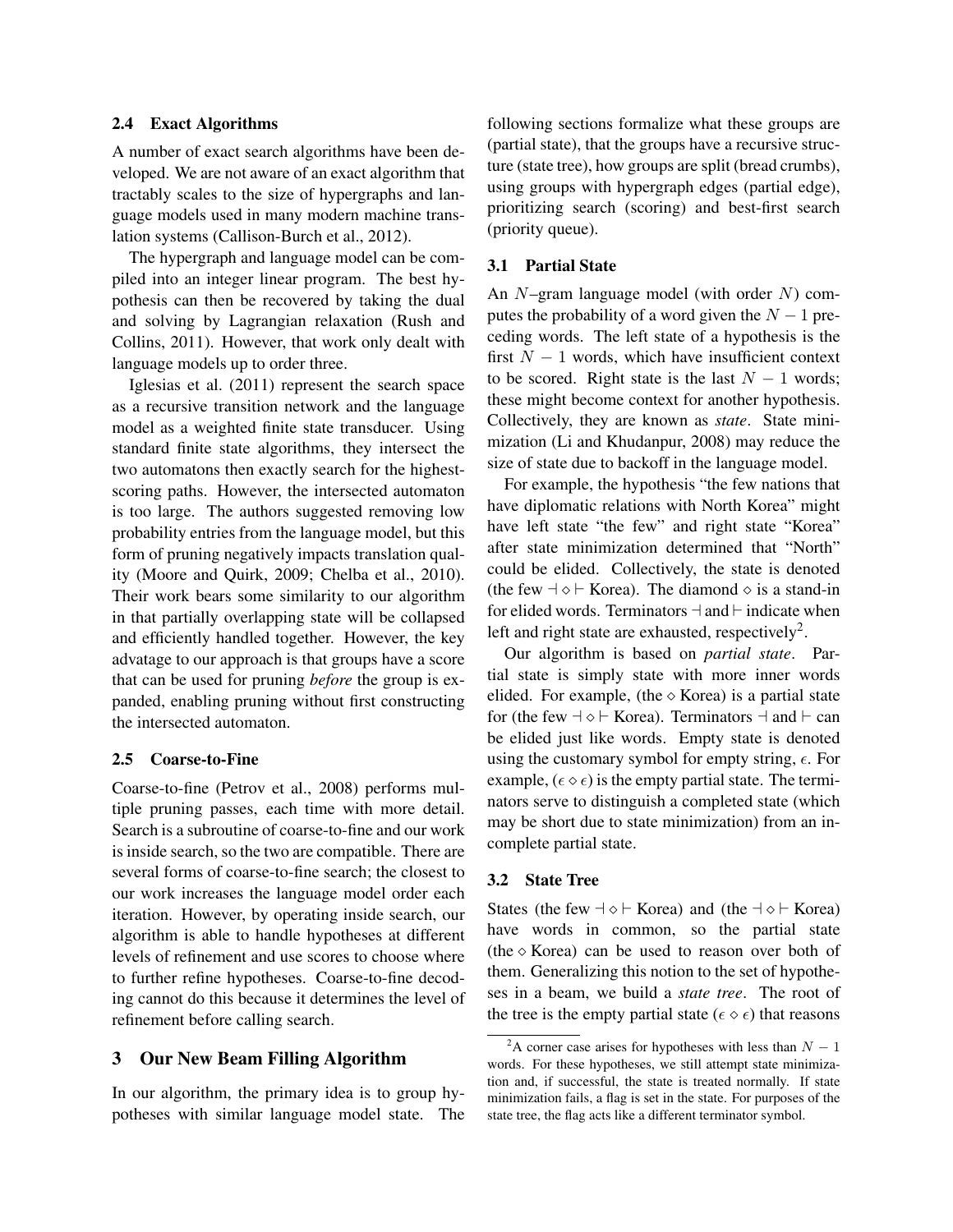( ) (a ) (a Korea) (a a Korea) (a a ` Korea) (a a in Korea) (a a ` in Korea) (some ) (some DPRK) (some a DPRK) (some a ` DPRK) (the ) (the Korea) (the a Korea) (the a ` Korea) (the few Korea) (the few ` Korea) (the few a ` Korea)

Figure 2: A state tree containing five states: (the few  $\exists \diamond \vdash$  Korea), (the  $\exists \diamond \vdash$  Korea), (some  $\exists \diamond \vdash$  DPRK),  $(a + \diamond + in Korea)$ , and  $(a + \diamond + Korea)$ . Nodes of the tree are partial states. The branching order is the first word, the last word, the second word, and so on. If the left or right state is exhausted, then branching continues with the remaining state. For purposes of branching, termination symbols  $\neg$  and  $\vdash$  act like normal words.



Figure 3: The optimized version of Figure 2. Nodes immediately reveal the longest shared prefix and suffix among hypotheses below them.

over all hypotheses. From the root, the tree branches by the first word of state, the last word, the second word, the second-to-last word, and so on. If left or right state is exhausted, then branching continues using the remaining state. The branching order prioritizes the outermost words because these can be used to update the language model probability. The decision to start with left state is arbitrary. An example tree is shown in Figure 2.

As an optimization, each node determines the longest shared prefix and suffix of the hypotheses below it. The node reports these words immediately, rendering some other nodes redundant. This makes our algorithm faster because it will then only encounter nodes when there is a branching decision to be made. The original tree is shown in Figure 2 and the optimized version is shown in Figure 3. As a side effect of branching by left state first, the algorithm did not notice that states (the  $\Diamond$  Korea) and



Figure 4: Visiting the root node partitions the tree into best child (the  $\Diamond$  Korea)[0<sup>+</sup>] and bread crumb ( $\epsilon \Diamond \epsilon$ )[1<sup>+</sup>]. The data structure remains intact for use elsewhere.

 $(a \rightarrow \infty$  Korea) both end with Korea. We designed the tree building algorithm for speed and plan to experiment with alternatives as future work.

The state tree is built lazily. A node initially holds a flat array of all the hypotheses below it. When its children are first needed, the hypotheses are grouped by the branching word and an array of child nodes is built. In turn, these newly created children each initially hold an array of hypotheses. CPU time is saved because nodes containing low-scoring nodes may never construct their children.

Each node has a score. For leaves, this score is copied from the underlying hypothesis (or best hypothesis if some other feature prevented recombination). The score of an internal node is the maximum score of its children. As an example, the root node's score is the same as the highest-scoring hypothesis in the tree. Children are sorted by score.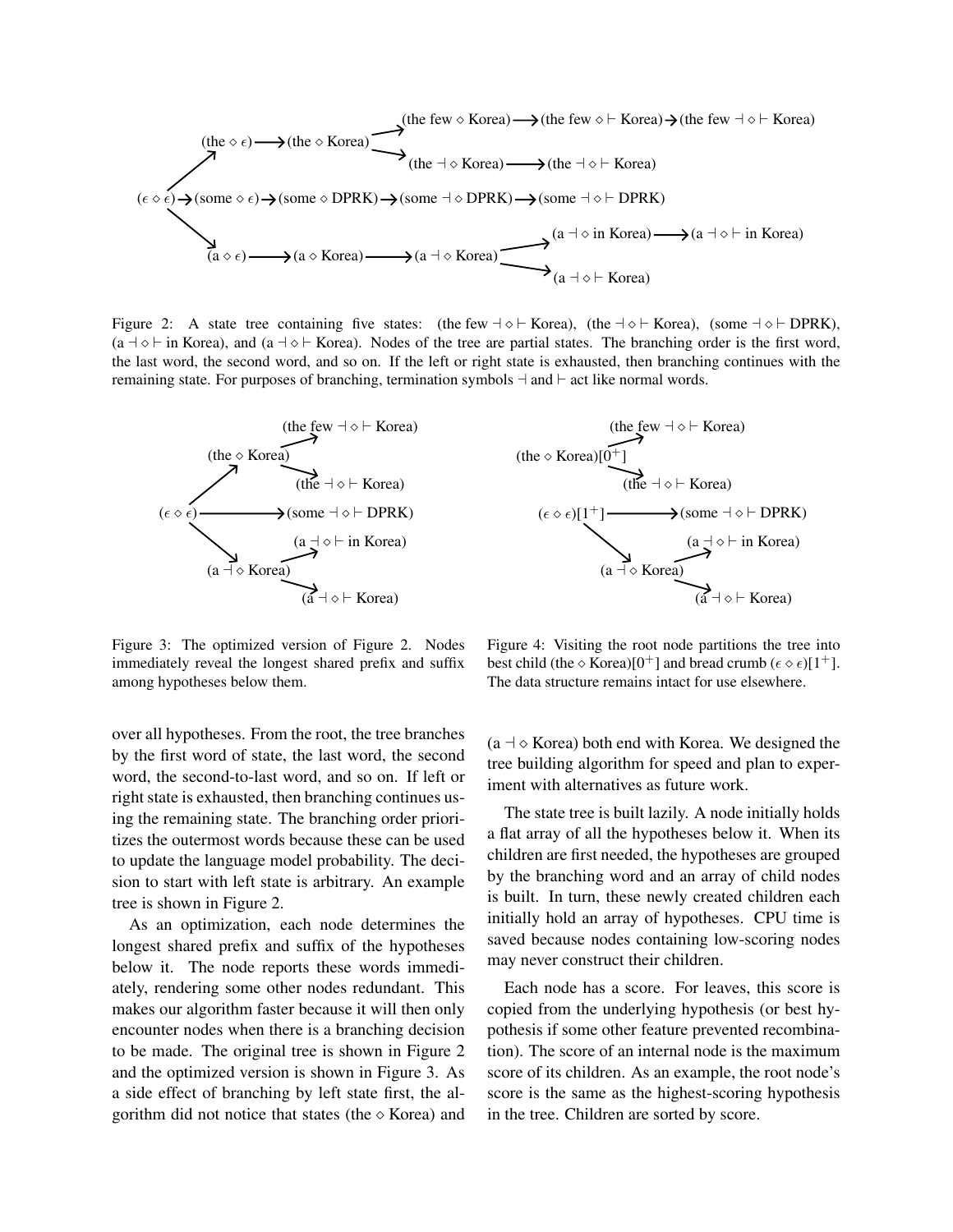# 3.3 Bread Crumbs

The state tree is explored in a best-first manner. Specifically, when the algorithm visits a node, it considers that node's best child. The best child reveals more words, so the score may go up or down when the language model is consulted. Therefore, simply following best children may lead to a poor hypothesis. Some backtracking mechanism is required, for which we use bread crumbs. Visiting a node results in two items: the best child and a bread crumb. The bread crumb encodes the node that was visited and how many children have already been considered. Figure 4 shows an example.

More formally, each node has an array of children sorted by score, so it suffices for the bread crumb to keep an index in this array. An index of zero denotes that no child has been visited. Continuing the example from Figure 3,  $(\epsilon \diamond \epsilon)[0^+]$  denotes the root partial state with children starting at index 0 (i.e. all of them). Visiting  $(\epsilon \circ \epsilon)[0^+]$  yields best child (the  $\circ$  Korea)[0<sup>+</sup>] and bread crumb  $(\epsilon \diamond \epsilon)[1^+]$ . Later, the search algorithm may return to  $(\epsilon \diamond \epsilon)[1^+]$ , yielding best child (some  $\exists \diamond \vdash$  DPRK)[0<sup>+</sup>] and bread crumb  $(\epsilon \diamond \epsilon)[2^+]$ . If there is no remaining sibling, visiting yields only the best child.

The index serves to restrict the array of children to those with that index or above. Formally, let d map from a node or bread crumb to the set of leaves descended from it. The descendants of a node  $n$  are those of its children

$$
d(n) = \bigsqcup_{i=0}^{|n|-1} d(n[i])
$$

where  $\Box$  takes the union of disjoint sets and  $n[i]$  is the *i*th child. In a bread crumb with index  $c$ , only descendents by the remaining children are considered

$$
d(n[c^+]) = \bigsqcup_{i=c}^{|n|-1} d(n[i])
$$

It follows that the set of descendants is *partitioned* into two disjoint sets

$$
d(n[c^+]) = d(n[c]) \bigsqcup d(n[c+1^+])
$$

### 3.4 Partial Edge

The beam filling algorithm is tasked with selecting hypotheses given a number of hypergraph edges. Hypergraph edges are strings comprised of words and references to vertices (in parsing, terminals and non-terminals). A hypergraph edge is converted to a *partial edge* by replacing each vertex reference with the root node from that vertex. For example, the hypergraph edge "is  $v$ " referencing vertex  $v$  becomes partial edge "is  $(\epsilon \diamond \epsilon)[0^+]$  ."

Partial edges allow our algorithm to reason over a large set of hypotheses at once. Visiting a partial edge divides that set into two as follows. A heuristic chooses one of the non-leaf nodes to visit. Currently, this heuristic picks the node with the fewest words revealed. As a tie breaker, it chooses the leftmost node. The chosen node is visited (partitioned), yielding the best child and bread crumb as described in the previous section. These are substituted into separate copies of the partial edge. Continuing our example with the vertex shown in Figure 3, "is  $(\epsilon \diamond \epsilon)[0^+]$  ." partitions into "is (the  $\circ$  Korea)[0<sup>+</sup>]." and "is ( $\epsilon \circ \epsilon$ )[1<sup>+</sup>]."

#### 3.5 Scoring

Every partial edge has a score that determines its search priority. Initially, this score is the sum of the edge's score and the scores of each bread crumb (defined below). As words are revealed, the score is updated to account for new language model context.

Each edge score includes a log language model probability and possibly additive features. Whenever there is insufficient context to compute the language model probability of a word, an estimate  $r$  is used. For example, edge "is  $v$ ." incorporates estimate

$$
\log r(\text{is})r(.)
$$

into its score. The same applies to hypotheses: (the few  $\exists \diamond \vdash$  Korea) includes estimate

$$
\log r(\text{the})r(\text{few} | \text{the})
$$

because the words in left state are those with insufficient context.

In common practice (Chiang, 2007; Hoang et al., 2009; Dyer et al., 2010), the estimate is taken from the language model:  $r = p$ . However, querying the language model with incomplete context leads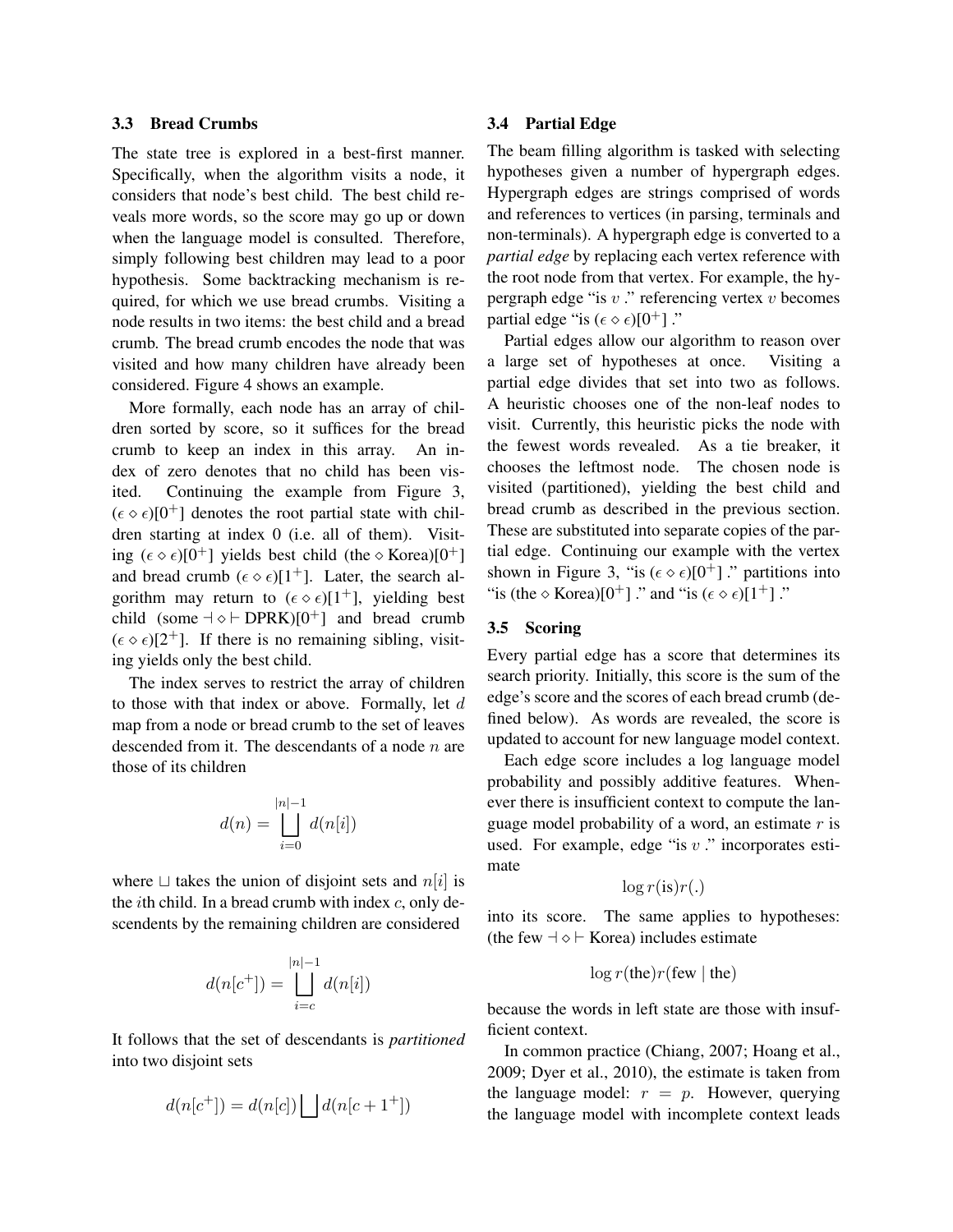Kneser-Ney smoothing (Kneser and Ney, 1995) to assume that backoff has occurred. An alternative is to use average-case rest costs explicitly stored in the language model (Heafield et al., 2012). Both options are used in the experiments<sup>3</sup>.

The score of a bread crumb is the maximum score of its descendants as defined in §3.3. For example, the bread crumb  $(\epsilon \circ \epsilon)[1^+]$  has a lower score than  $(\epsilon \diamond \epsilon)[0^+]$  because the best child (the  $\diamond$  Korea)[0<sup>+</sup>] and its descendants no longer contribute to the maximum.

The score of partial edge "is  $(\epsilon \diamond \epsilon)[0^+]$ " is the sum of scores from its two parts: edge "is v ." and bread crumb  $(\epsilon \circ \epsilon)[0^+]$ . The edge's score includes estimated log probability  $\log r(\text{is})r(\text{.)}$  as explained earlier. The bread crumb's score comes from its highest-scoring descendent (the few  $\neg \Diamond \vdash$  Korea) and therefore includes estimate  $\log r$ (the)r(few | the).

Estimates are updated as words are revealed. Continuing the example, "is  $(\epsilon \diamond \epsilon)[0^+]$ " has best child "is (the  $\circ$  Korea)[0<sup>+</sup>]." In this best child, the estimate  $r(.)$  is updated to  $r(.)$  Korea). Similarly,  $r$ (the) is replaced with  $r$ (the | is). Updates examine only words that have been revealed:  $r$ (few | the) remains unrevised.

Updates are computed efficiently by using pointers (Heafield et al., 2011) with KenLM. To summarize, the language model computes

$$
\frac{r(w_n|w_1^{n-1})}{r(w_n|w_i^{n-1})}
$$

in a single call. In the popular reverse trie data structure, the language model visits  $w_i^n$  while retrieving  $w_1^n$ , so the cost is the same as a single query. Moreover, when the language model earlier provided estimate  $r(w_n|w_i^{n-1})$ , it also returned a data-structure pointer  $t(w_i^n)$ . Pointers are retained in hypotheses, edges, and partial edges for each word with an estimated probability. When context is revealed, our algorithm queries the language model with new context  $w_1^{i-1}$  and pointer  $t(w_i^n)$ . The language model uses this pointer to immediately retrieve denominator  $r(w_n|w_i^{n-1})$  and as a starting point to retrieve numerator  $r(w_n|w_1^{n-1})$ . It can therefore avoid looking

up  $r(w_n)$ ,  $r(w_n|w_{n-1})$ , ...,  $r(w_n|w_{i+1}^{n-1})$  as would normally be required with a reverse trie.

### 3.6 Priority Queue

Our beam filling algorithm is controlled by a priority queue containing partial edges. The queue is populated by converting all outgoing hypergraph edges into partial edges and pushing them onto the queue. After this initialization, the algorithm loops. Each iteration begins by popping the top-scoring partial edge off the queue. If all nodes are leaves, then the partial edge is converted to a hypothesis and placed in the beam. Otherwise, the partial edge is partitioned as described in §3.3. The two resulting partial edges are pushed onto the queue. Looping continues with the next iteration until the queue is empty or the beam is full. After the loop terminates, the beam is given to the root node of the state tree; other nodes will be built lazily as described in §3.2.

Overall, the algorithm visits hypergraph vertices in bottom-up order. Our beam filling algorithm runs in each vertex, making use of state trees in vertices below. The top of the tree contains full hypotheses. If a  $K$ -best list is desired, packing and extraction works the same way as with cube pruning.

# 4 Experiments

Performance is measured by translating the 3003 sentence German-English test set from the 2011 Workshop on Machine Translation (Callison-Burch et al., 2011). Two translation models were built, one hierarchical (Chiang, 2007) and one with target syntax. The target-syntax system is based on English parses from the Collins (1999) parser. Both were trained on Europarl (Koehn, 2005). The language model interpolates models built on Europarl, news commentary, and news data provided by the evaluation. Interpolation weights were tuned on the 2010 test set. Language models were built with SRILM (Stolcke, 2002), modified Kneser-Ney smoothing (Kneser and Ney, 1995; Chen and Goodman, 1998), default pruning, and order 5. Feature weights were tuned with MERT (Och, 2003), beam size 1000, 100-best output, and cube pruning. Systems were built with the Moses (Hoang et al., 2009) pipeline.

Measurements were collected by running the decoder on all 3003 sentences. For consistency, all

 $3$ We also tested upper bounds (Huang et al., 2012; Carter et al., 2012) but the result is still approximate due to beam pruning and initial experiments showed degraded performance.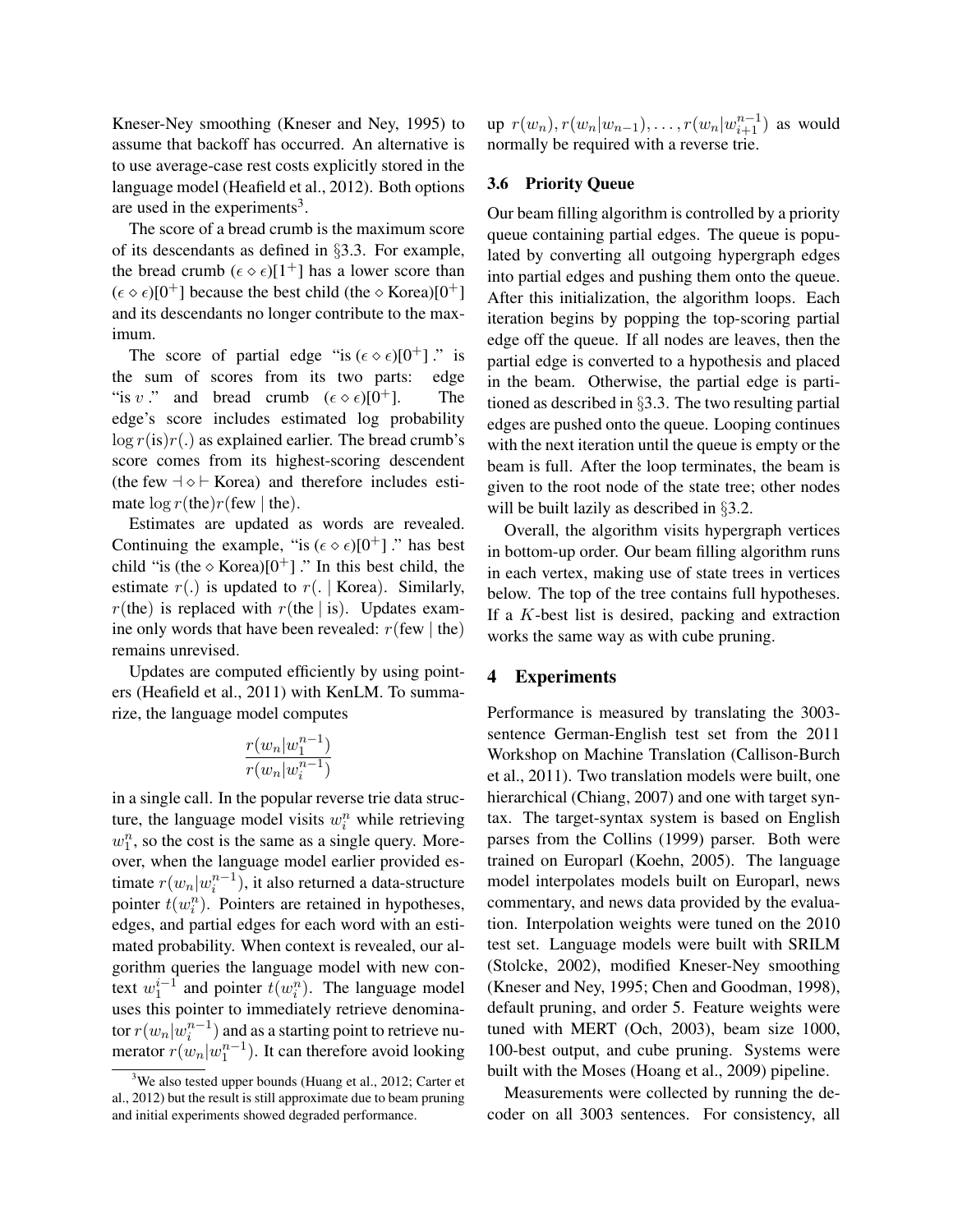



Figure 5: Hierarchial system in Moses with our algorithm, cube pruning with additive scores, and cube pruning with full scores (§2.3). The two baselines overlap.

relevant files were forced into the operating system disk cache before each run. CPU time is the total user and system time taken by the decoder minus loading time. Loading time was measured by running the decoder with empty input. In particular, CPU time includes the cost of parsing. Our test system has 32 cores and 64 GB of RAM; no run came close to running out of memory. While multi-threaded experiments showed improvements as well, we only report single-threaded results to reduce noise and to compare with cdec (Dyer et al., 2010). Decoders were compiled with the optimization settings suggested in their documentation.

Search accuracy is measured by average model score; higher is better. Only relative comparisons are meaningful because model scores have arbitrary scale and include constant factors. Beam sizes start at 5 and rise until a time limit determined by running the slowest algorithm with beam size 1000.

### 4.1 Comparison Inside Moses

Figure 5 shows Moses performance with this work and with cube pruning. These results used the hierarchical system with common-practice estimates  $(\S 3.5)$ . The two cube pruning variants are explained in §2.3. Briefly, the queue can be prioritized using

Figure 6: Hierarchical system in cdec with our algorithm, similarly-performing variants of cube pruning defined in Gesmundo and Henderson (2010), and the default.

additive or full scores. Performance with additive scores is roughly the same as using full scores with half the beam size.

Our algorithm is faster for every beam size tested. It is also more accurate than additive cube pruning with the same beam size. However, when compared with full scores cube pruning, it is less accurate for beam sizes below 300. This makes sense because our algorithm starts with additive estimates and iteratively refines them by calling the language model. Moreover, when beams are small, there are fewer chances to group hypotheses. With beams larger than 300, our algorithm can group more hypotheses, overtaking both forms of cube pruning.

Accuracy improvements can be interpreted as speed improvements by asking how much time each algorithm takes to achieve a set level of accuracy. By this metric, our algorithm is 2.04 to 3.37 times as fast as both baselines.

### 4.2 Comparison Inside cdec

We also implemented our algorithm in cdec (Dyer et al., 2010). Figure 6 compares with two enhanced versions of cube pruning (Gesmundo and Henderson, 2010) and the cdec baseline. The model scores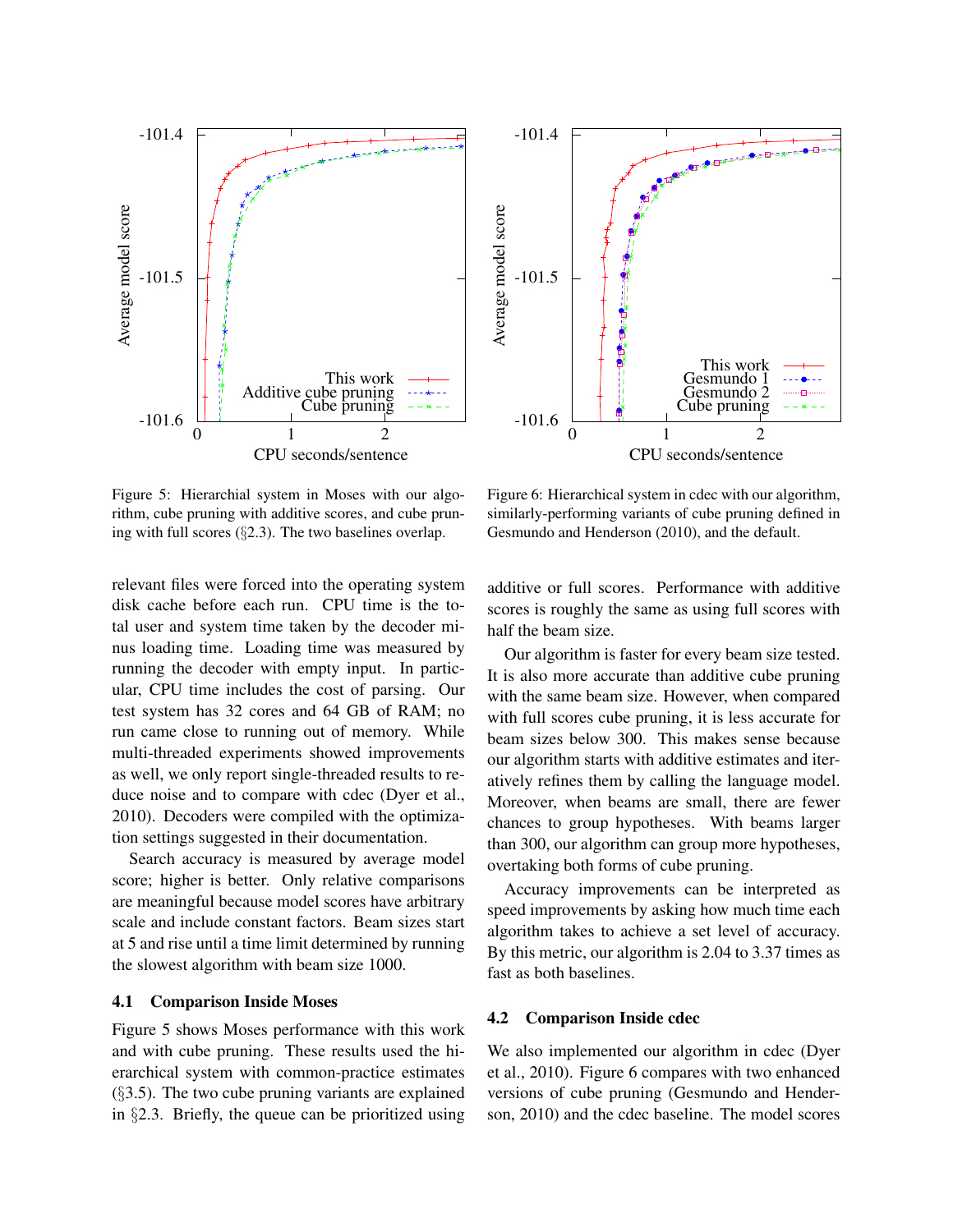

Figure 7: Effect of rest costs on our algorithm and on cube pruning in Moses. Noisy BLEU scores reflect model errors.

are comparable with Moses<sup>4</sup>.

Measuring at equal accuracy, our algorithm makes cdec 1.56 to 2.24 times as fast as the best baseline. At first, this seems to suggest that cdec is faster. In fact, the opposite is true: comparing Figures 5 and 6 reveals that cdec has a higher parsing cost than Moses<sup>5</sup>, thereby biasing the speed ratio towards 1. In subsequent experiments, we use Moses because it more accurately reflects search costs.

### 4.3 Average-Case Rest Costs

Previous experiments used the common-practice probability estimate described in §3.5. Figure 7 shows the impact of average-case rest costs on our algorithm and on cube pruning in Moses. We also looked at uncased BLEU (Papineni et al., 2002) scores, finding that our algorithm attains near-peak BLEU in less time. The relationship between model score and BLEU is noisy due to model errors.

Average-case rest costs impact our algorithm more than they impact cube pruning. For small beam sizes, our algorithm becomes more accurate, mostly eliminating the disadvantage reported in §4.1. Compared to the common-practice estimate with beam size 1000, rest costs made our algorithm 1.62 times as fast and cube pruning 1.22 times as fast.

Table 1 compares our best result with the best baseline: our algorithm and cube pruning, both with rest costs inside Moses. In this scenario, our algorithm is 2.59 to 3.51 times as fast as cube pruning.

#### 4.4 Target-Syntax

We took the best baseline and best result from previous experiments (Moses with rest costs) and ran the target-syntax system. Results are shown in Figure 8. Parsing and search are far more expensive. For beam size 5, our algorithm attains equivalent accuracy 1.16 times as fast. Above 5, our algorithm is 1.50 to 2.00 times as fast as cube pruning. Moreover, our algorithm took less time with beam size 6900 than cube pruning took with beam size 1000.

A small bump in model score occurs around 15 seconds. This is due to translating "durchzogenen" as "criss-crossed" instead of passing it through, which incurs a severe penalty (-100). The only rule capable of doing so translates " $X$  durchzogenen" as "criss-crossed *PP*"; a direct translation rule was not

<sup>&</sup>lt;sup>4</sup>The glue rule builds hypotheses left-to-right. In Moses, glued hypotheses start with  $\langle s \rangle$  and thus have empty left state. In cdec, sentence boundary tokens are normally added last, so intermediate hypotheses have spurious left state. Running cdec with the Moses glue rule led to improved time-accuracy performance. The improved version is used in all results reported. We accounted for constant-factor differences in feature definition i.e. whether  $\langle s \rangle$  is part of the word count.

<sup>&</sup>lt;sup>5</sup>In-memory phrase tables were used with both decoders. The on-disk phrase table makes Moses slower than cdec.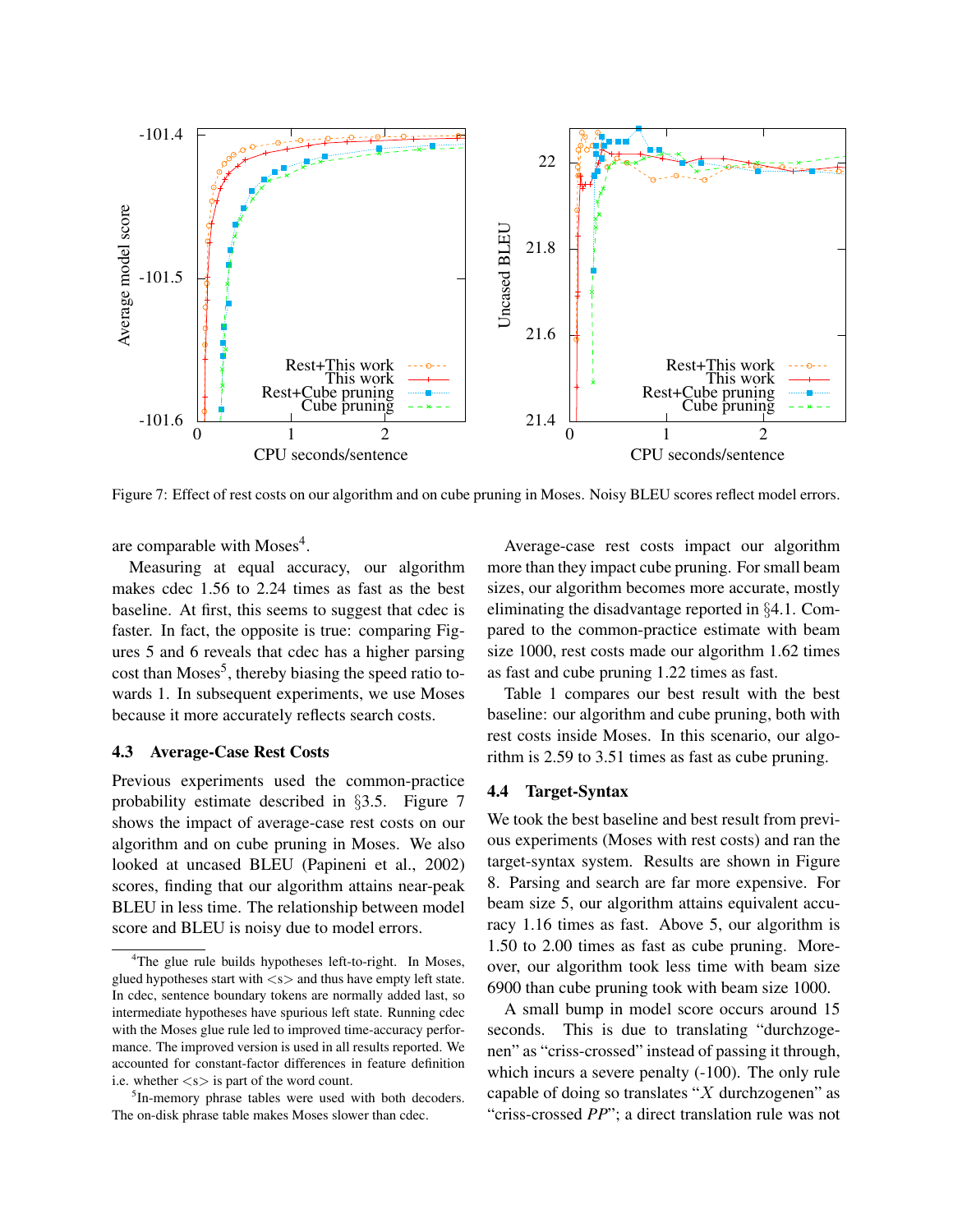

Figure 8: Performance of Moses with the target-syntax system.

extracted due to reordering. An appropriate prepositional phrase (PP) was pruned with smaller beam sizes because it is disfluent.

#### 4.5 Memory

Peak virtual memory usage was measured before each process terminated. Compared with cube pruning at a beam size of 1000, our algorithm uses 160 MB more RAM in Moses and 298 MB less RAM in cdec. The differences are smaller with lower beam sizes and minor relative to 12-13 GB total size, most of which is the phrase table and language model.

|                | <b>Rest+This work</b> |  | <b>Rest+Cube pruning</b> |  |
|----------------|-----------------------|--|--------------------------|--|
| k <sub>i</sub> | <b>CPU Model BLEU</b> |  | <b>CPU Model BLEU</b>    |  |
| 5              | 0.068 -1.698 21.59    |  | $0.243 - 1.667$ 21.75    |  |
| 10             | 0.076 -1.593 21.89    |  | 0.255 -1.592 21.97       |  |
| 50             | $0.125 - 1.463$ 22.07 |  | $0.353 - 1.480$ 22.04    |  |
| 75             | $0.157 - 1.446$ 22.06 |  | $0.408 - 1.462$ 22.05    |  |
| 100            | $0.176 - 1.436$ 22.03 |  | $0.496 - 1.451$ 22.05    |  |
| 500            | $0.589 - 1.408$ 22.00 |  | 1.356 -1.415 22.00       |  |
| 750            | 0.861 -1.405 21.96    |  | 1.937 -1.409 21.98       |  |
| 1000           | 1.099 -1.403 21.97    |  | 2.502 -1.407 21.98       |  |

Table 1: Numerical results from the hierarchical system for select beam sizes  $k$  comparing our best result with the best baseline, both in Moses with rest costs enabled. To conserve space, model scores are shown with 100 added.

# 5 Conclusion

We have described a new search algorithm that achieves equivalent accuracy 1.16 to 3.51 times as fast as cube pruning, including two implementations and four variants. The algorithm is based on grouping similar language model feature states together and dynamically expanding these groups. In doing so, it exploits the language model's ability to estimate with incomplete information. Our implementation is available under the LGPL as a standalone from http://kheafield.com/code/ and distributed with Moses and cdec.

# Acknowledgements

This research work was supported in part by the National Science Foundation under grant IIS-0713402, by a NPRP grant (NPRP 09-1140-1-177) from the Qatar National Research Fund (a member of the Qatar Foundation), and by computing resources provided by the NSF-sponsored XSEDE program under grant TG-CCR110017. The statements made herein are solely the responsibility of the authors. The research leading to these results has received funding from the European Union Seventh Framework Programme (FP7/2007-2013) under grant agreements 287576 (CASMACAT), 287658 (EU BRIDGE), 287688 (MateCat), and 288769 (ACCEPT).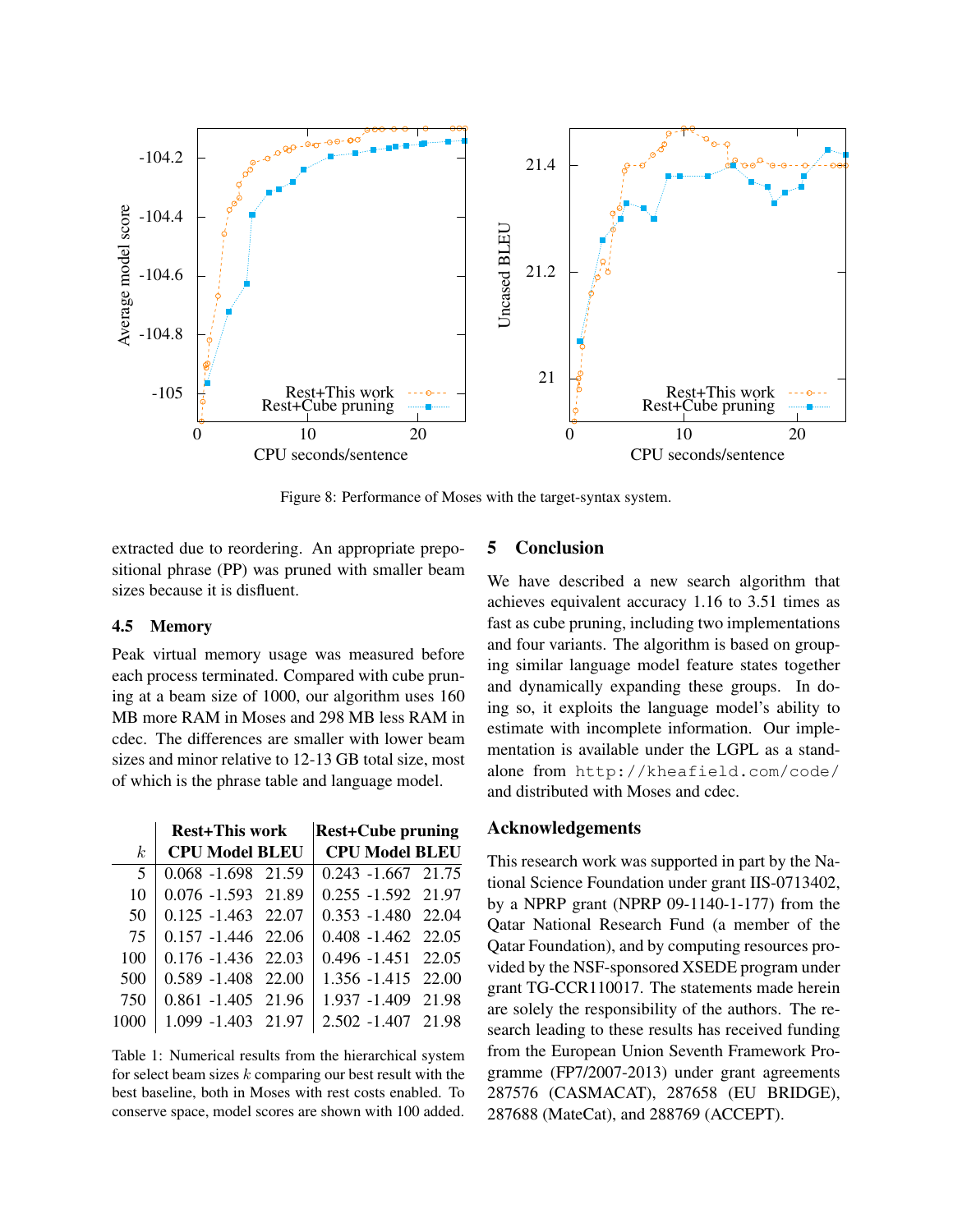# References

- Yehoshua Bar-Hillel, Micha Perles, and Eli Shamir. 1964. *On Formal Properties of Simple Phrase Structure Grammars*. Hebrew University Students' Press.
- Thorsten Brants, Ashok C. Popat, Peng Xu, Franz J. Och, and Jeffrey Dean. 2007. Large language models in machine translation. In *Proceedings of the 2007 Joint Conference on Empirical Methods in Natural Language Processing and Computational Language Learning*, pages 858–867, June.
- Chris Callison-Burch, Philipp Koehn, Christof Monz, and Omar Zaidan. 2011. Findings of the 2011 workshop on statistical machine translation. In *Proceedings of the Sixth Workshop on Statistical Machine Translation*, pages 22–64, Edinburgh, Scotland, July. Association for Computational Linguistics.
- Chris Callison-Burch, Philipp Koehn, Christof Monz, Matt Post, Radu Soricut, and Lucia Specia. 2012. Findings of the 2012 workshop on statistical machine translation. In *Proceedings of the Seventh Workshop on Statistical Machine Translation*, pages 10– 51, Montréal, Canada, June. Association for Computational Linguistics.
- Simon Carter, Marc Dymetman, and Guillaume Bouchard. 2012. Exact sampling and decoding in high-order hidden Markov models. In *Proceedings of the 2012 Joint Conference on Empirical Methods in Natural Language Processing and Computational Natural Language Learning*, pages 1125–1134, Jeju Island, Korea, July.
- Ciprian Chelba, Thorsten Brants, Will Neveitt, and Peng Xu. 2010. Study on interaction between entropy pruning and Kneser-Ney smoothing. In *Proceedings of Interspeech*, pages 2242–2245.
- Stanley Chen and Joshua Goodman. 1998. An empirical study of smoothing techniques for language modeling. Technical Report TR-10-98, Harvard University, August.
- David Chiang. 2005. A hierarchical phrase-based model for statistical machine translation. In *Proceedings of the 43rd Annual Meeting on Association for Computational Linguistics*, pages 263–270, Ann Arbor, Michigan, June.
- David Chiang. 2007. Hierarchical phrase-based translation. *Computational Linguistics*, 33:201–228, June.
- Michael Collins. 1999. *Head-Driven Statistical Models for Natural Language Parsing*. Ph.D. thesis, University of Pennsylvania.
- Chris Dyer, Adam Lopez, Juri Ganitkevitch, Johnathan Weese, Ferhan Ture, Phil Blunsom, Hendra Setiawan, Vladimir Eidelman, and Philip Resnik. 2010. cdec: A decoder, alignment, and learning framework for finite-state and context-free translation models. In

*Proceedings of the ACL 2010 System Demonstrations*, ACLDemos '10, pages 7–12.

- Andrea Gesmundo and James Henderson. 2010. Faster cube pruning. In *Proceedings of the International Workshop on Spoken Language Translation (IWSLT)*, pages 267–274.
- Peter Hart, Nils Nilsson, and Bertram Raphael. 1968. A formal basis for the heuristic determination of minimum cost paths. *IEEE Transactions on Systems Science and Cybernetics*, 4(2):100–107, July.
- Kenneth Heafield, Hieu Hoang, Philipp Koehn, Tetsuo Kiso, and Marcello Federico. 2011. Left language model state for syntactic machine translation. In *Proceedings of the International Workshop on Spoken Language Translation*, San Francisco, CA, USA, December.
- Kenneth Heafield, Philipp Koehn, and Alon Lavie. 2012. Language model rest costs and space-efficient storage. In *Proceedings of the 2012 Joint Conference on Empirical Methods in Natural Language Processing and Computational Natural Language Learning*, Jeju Island, Korea.
- Hieu Hoang, Philipp Koehn, and Adam Lopez. 2009. A unified framework for phrase-based, hierarchical, and syntax-based statistical machine translation. In *Proceedings of the International Workshop on Spoken Language Translation*, pages 152–159, Tokyo, Japan.
- Mark Hopkins and Greg Langmead. 2009. Cube pruning as heuristic search. In *Proceedings of the 2009 Conference on Empirical Methods in Natural Language Processing*, pages 62–71, Singapore, August.
- Liang Huang and David Chiang. 2007. Forest rescoring: Faster decoding with integrated language models. In *Proceedings of the 45th Annual Meeting of the Association for Computational Linguistics*, Prague, Czech Republic.
- Liang Huang and Haitao Mi. 2010. Efficient incremental decoding for tree-to-string translation. In *Proceedings of the 2010 Conference on Empirical Methods in Natural Language Processing*, pages 273–283, Cambridge, MA, October.
- Zhiheng Huang, Yi Chang, Bo Long, Jean-Francois Crespo, Anlei Dong, Sathiya Keerthi, and Su-Lin Wu. 2012. Iterative Viterbi A\* algorithm for k-best sequential decoding. In *Proceedings of the 2012 Joint Conference on Empirical Methods in Natural Language Processing and Computational Natural Language Learning*, pages 1125–1134, Jeju Island, Korea, July.
- Gonzalo Iglesias, Cyril Allauzen, William Byrne, Adria` de Gispert, and Michael Riley. 2011. Hierarchical phrase-based translation representations. In *Proceedings of the 2011 Conference on Empirical Methods in*